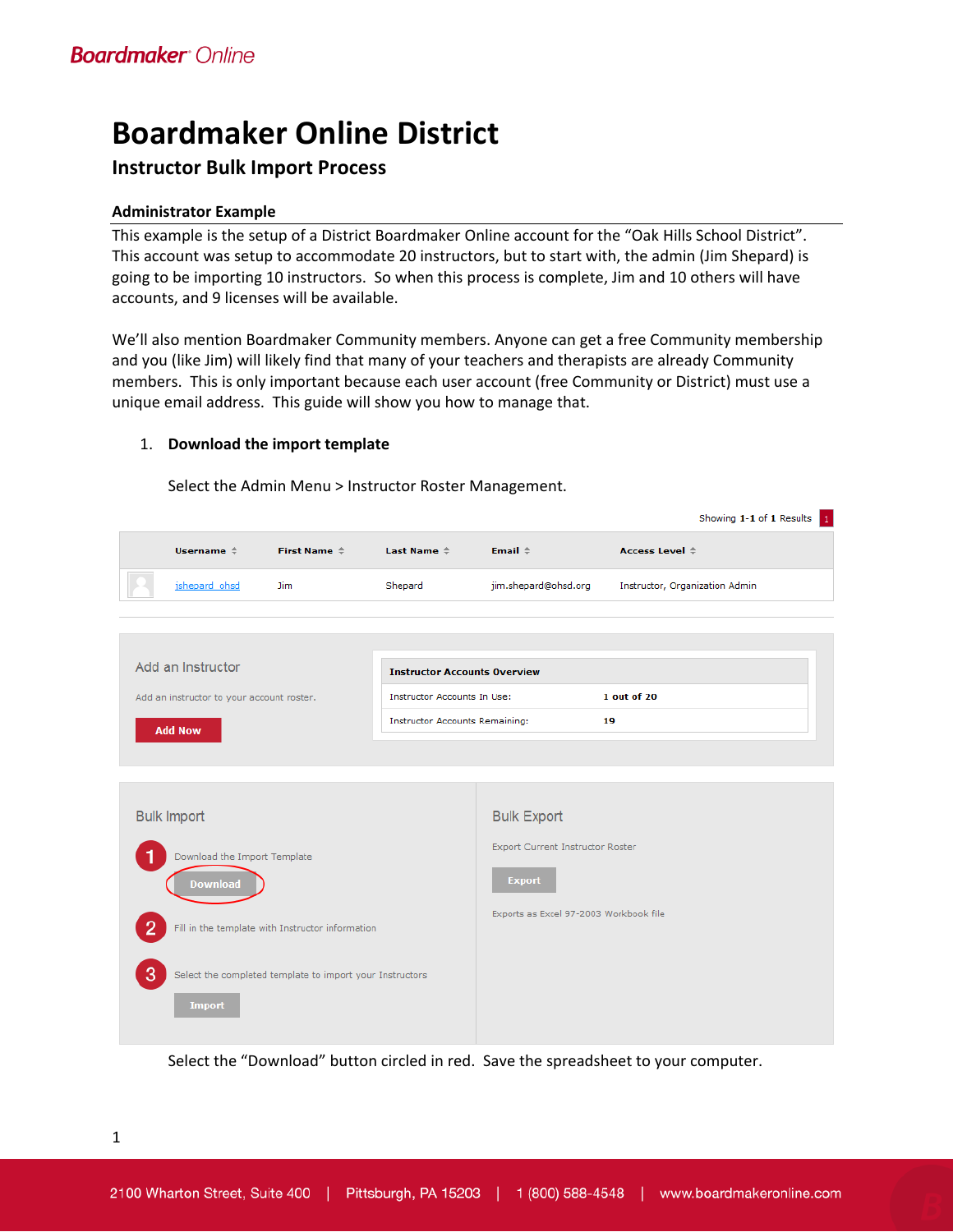#### **2. Fill In the template**

Example Staff…

- Jenny Brown Community member using the email: Jenny.Brown@ohsd.org
- Melissa Jones-Masterson Community member using the email: mjm113@gmail.com
- Nancy Miller Community member using the email: Nancy.Miller@ohsd.org
- Janet Spencer Community member using the email: Janet.Spencer@ohsd.org
- Lisa Carter Community member using the email: lcarter54@gmail.com
- Linda Meyer Community member using the email: Linda.Meyer@ohsd.org
- Janice Spencer No accounts
- Amy Greene Community member using the email: Amy.Greene@ohsd.org
- Frances Niles No accounts
- Beth Armstrong-No account

Tips for filling out spreadsheet…

- Use the teacher's email address that is associated with your organization.
- Use a pattern for the username such as <first initial><lastname>\_<abbreviation for org>. This will help avoid username conflicts that have to be fixed later.

|                          | $\mathsf{A}$      | B                 | C               | D                                | E                     |                   |
|--------------------------|-------------------|-------------------|-----------------|----------------------------------|-----------------------|-------------------|
|                          |                   | <b>Boardmaker</b> |                 | * Required Field                 |                       |                   |
| $\overline{2}$           | <b>Salutation</b> | First Name *      | Last Name *     | Email Address *                  | Username *            | Access Level *    |
| $\overline{3}$           |                   | Jenny             | <b>Brown</b>    | Jenny.Brown@ohsd.org             | jbrown ohsd           | Instructor        |
| 4                        |                   | Melissa           | Jones-Masterson | Melissa.Jones-Masterson@ohsd.org | mjones-masterson ohsd | Instructor        |
| 5                        |                   | Nancy             | Miller          | Nancy.Miller@ohsd.org            | nmiller_ohsd          | <b>Instructor</b> |
| 6                        |                   | Janet             | Spencer         | Janet.Spencer@ohsd.org           | jspencer_ohsd         | Instructor        |
| $\overline{\phantom{a}}$ |                   | Lisa              | Carter          | Lisa.Carter@ohsd.org             | Icarter ohsd          | Instructor, Admin |
| 8                        |                   | Linda             | Meyer           | Linda.Meyer@ohsd.org             | Imeyer_ohsd           | Instructor        |
| 9                        |                   | Janice            | Spencer         | Janice.Spencer@ohsd.org          | jspencer_ohsd         | Instructor        |
| 10                       |                   | Amy               | Greene          | Amy.Greene@ohsd.org              | agreene ohsd          | Instructor        |
| 11                       |                   | Frances           | <b>Niles</b>    | Frances.Niles@ohsd.org           | fniles ohsd           | Instructor        |
| 12                       |                   | <b>Beth</b>       | Armstrong       | Beth.Armstrong@ohsd.org          | barmstrong ohsd       | Instructor, Admin |
| 13                       |                   |                   |                 |                                  |                       |                   |
| $-$                      |                   |                   |                 |                                  |                       |                   |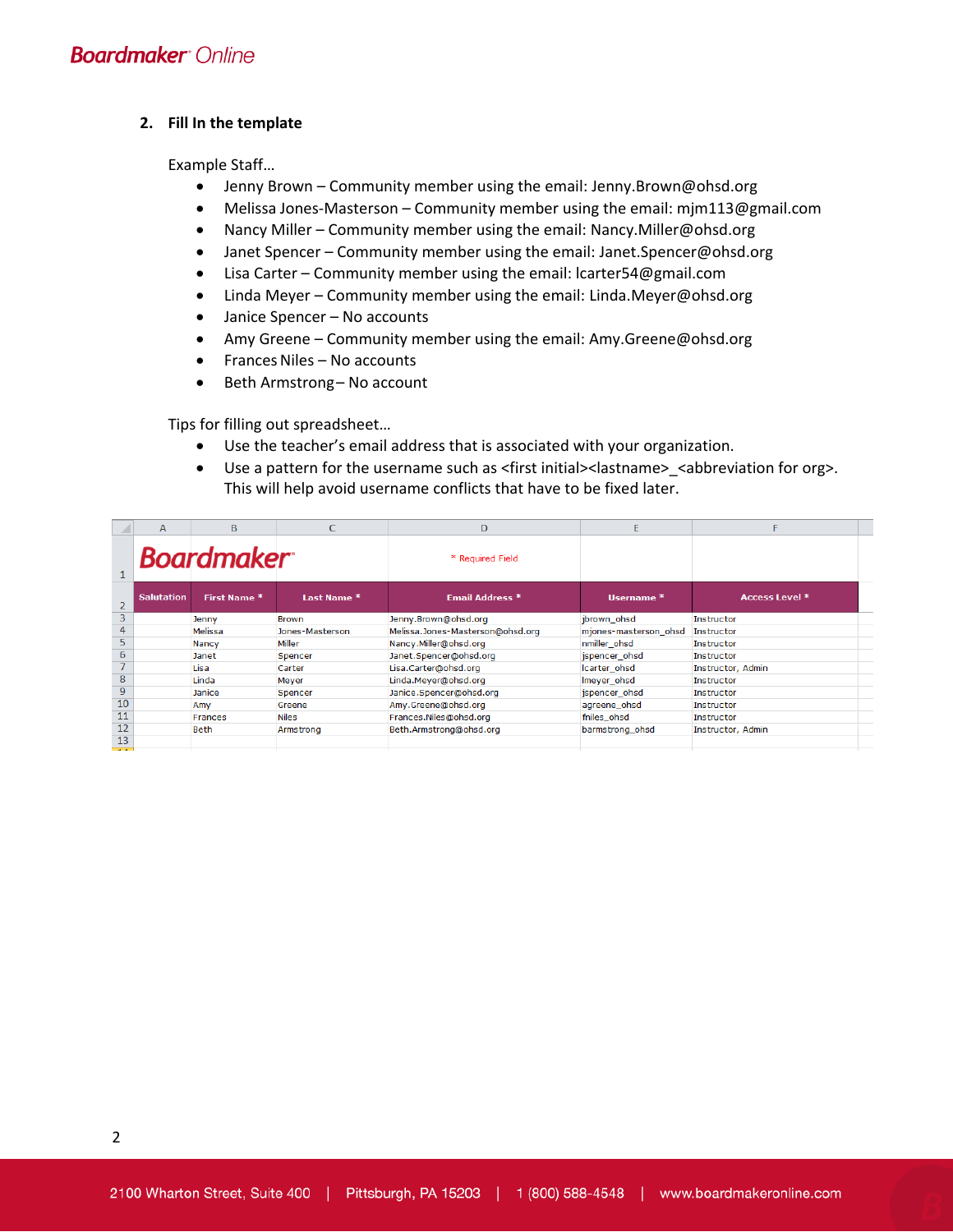#### **3. Import the Instructors**

| <b>Bulk Import</b> |                                                                                                                                                                                          |
|--------------------|------------------------------------------------------------------------------------------------------------------------------------------------------------------------------------------|
|                    | Download the Import Template<br><b>Download</b>                                                                                                                                          |
|                    | Fill in the template with Instructor information                                                                                                                                         |
| 3                  | Select the completed template to import your Instructors<br><b>Import</b>                                                                                                                |
|                    | InstructorImportTemplate.xls x Remove                                                                                                                                                    |
|                    | <b>IMPORT ERROR</b><br>The file uploaded cannot be processed for import, due to errors in<br>the file. Please click here to download the file that highlights<br>different errors found. |

Click on the link to download a spreadsheet showing the errors.

NOTE: No import has taken place at this point. The system allows you to fix the errors and try again. If the only issues remaining are email conflicts, the system will perform the import and allow you to send invitations.

| Opening InstructorImportError.xls                      |
|--------------------------------------------------------|
| You have chosen to open:                               |
| 图 InstructorImportError.xls                            |
| which is: Microsoft Excel 97-2003 Worksheet (45.5 KB)  |
| from: https://trunktest.boardmakeronline.com           |
| What should Firefox do with this file?                 |
| Microsoft Excel (default)<br>Open with                 |
| : Save File                                            |
| Do this automatically for files like this from now on. |
|                                                        |
|                                                        |
| Cancel<br>ок                                           |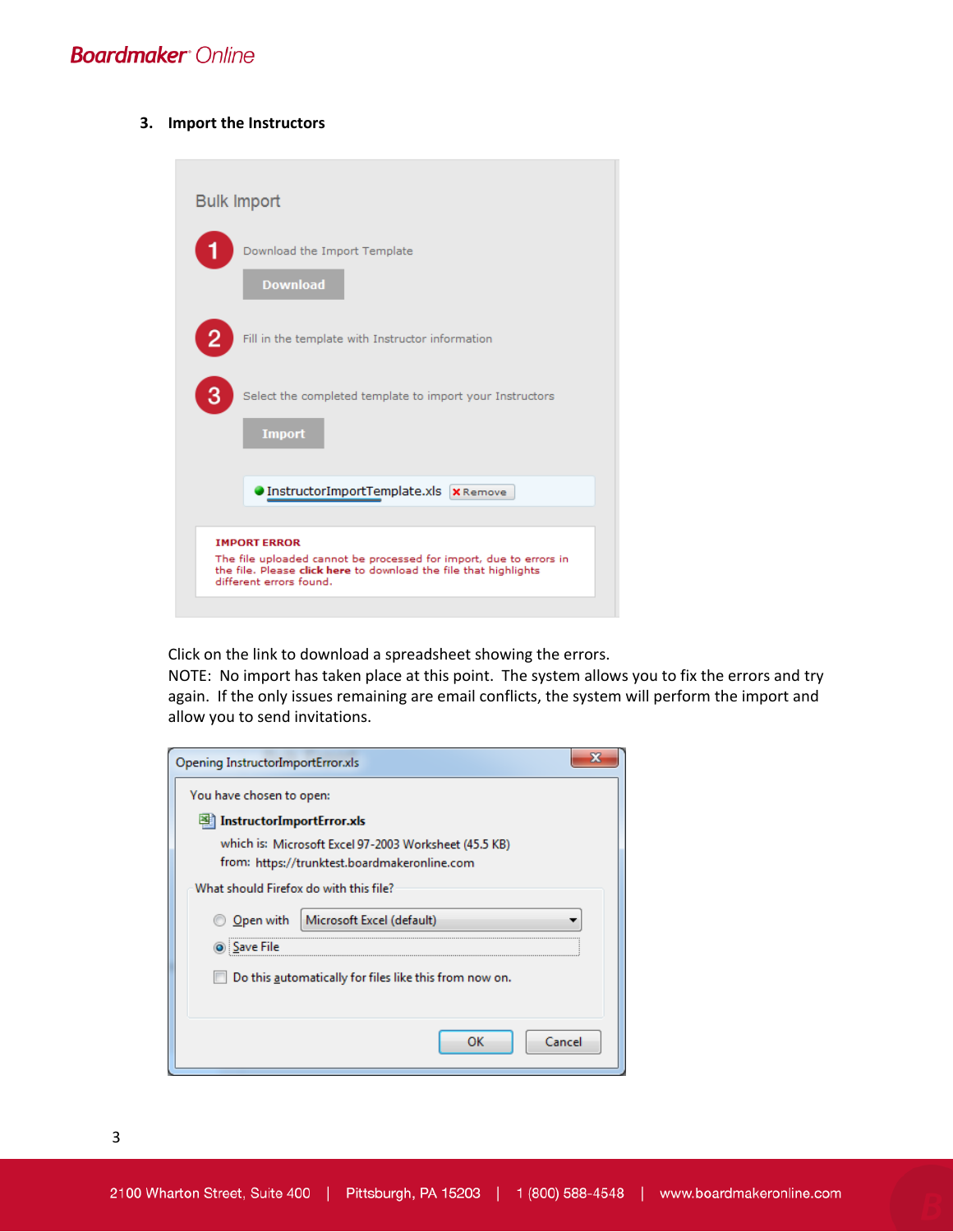#### **4. Fix Errors**

|                | $\mathsf{A}$      | <sub>B</sub>      | Ċ               | D                                | F                               | F                     |
|----------------|-------------------|-------------------|-----------------|----------------------------------|---------------------------------|-----------------------|
|                |                   | <b>Boardmaker</b> |                 | * Required Field                 |                                 |                       |
| $\overline{2}$ | <b>Salutation</b> | First Name *      | Last Name *     | Email Address *                  | Username *                      | <b>Access Level *</b> |
| $\overline{3}$ |                   | Jenny             | <b>Brown</b>    | Jenny.Brown@ohsd.org             | jbrown ohsd                     | Instructor            |
| 4              |                   | Melissa           | Jones-Masterson | Melissa.Jones-Masterson@ohsd.org | miones-masterson ohs Instructor |                       |
| 5.             |                   | Nancy             | Miller          | Nancy.Miller@ohsd.org            | nmiller ohsd                    | <b>Instructor</b>     |
| 6              |                   | Janet             | Spencer         | Janet.Spencer@ohsd.org           | ispencer ohsd                   | <b>Instructor</b>     |
| $\overline{7}$ |                   | Lisa              | Carter          | Lisa.Carter@ohsd.org             | Icarter ohsd                    | Instructor, Admin     |
| 8              |                   | Linda             | Meyer           | Linda.Meyer@ohsd.org             | Imeyer_ohsd                     | Instructor            |
| $\overline{9}$ |                   | Janice            | Spencer         | Janice.Spencer@ohsd.org          | jspencer_ohsd                   | <b>Instructor</b>     |
| 10             |                   | Amy               | Greene          | Amy.Greene@ohsd.org              | agreene_ohsd                    | <b>Instructor</b>     |
| 11             |                   | <b>Frances</b>    | <b>Niles</b>    | Frances.Niles@ohsd.org           | fniles_ohsd                     | <b>Instructor</b>     |
| 12             |                   | <b>Beth</b>       | Armstrong       | Beth.Armstrong@ohsd.org          | barmstrong_ohsd                 | Instructor, Admin     |
| 13             |                   |                   |                 |                                  |                                 |                       |

#### **Color Coding For Errors**

Cell Missing Data (Required Field) Errors Data Format Errors Username/Email Address Conflicts Invalid Association

| BI UE    |  |
|----------|--|
| ORANGE   |  |
| RED      |  |
| YFI I OW |  |

#### NOTES:

- The red email conflicts will be resolved in the next step. No action is needed.
- The orange indicates an illegal character. In this case, underscores area acceptable, but dashes are not. Solution, change the username to **mjonesmasterson\_ohsd**.

|                           | A                 | B                 |                 | D                                | Ë                     |                       |
|---------------------------|-------------------|-------------------|-----------------|----------------------------------|-----------------------|-----------------------|
|                           |                   | <b>Boardmaker</b> |                 | * Required Field                 |                       |                       |
| $\overline{2}$            | <b>Salutation</b> | First Name *      | Last Name *     | <b>Email Address *</b>           | Username <sup>*</sup> | <b>Access Level *</b> |
| 3                         |                   | Jenny             | Brown           | Jenny.Brown@ohsd.org             | jbrown ohsd           | Instructor            |
| 4                         |                   | Melissa           | Jones-Masterson | Melissa.Jones-Masterson@ohsd.org | mionesmasterson ohsd  | Instructor            |
| 5                         |                   | <b>Nancy</b>      | Miller          | Nancy.Miller@ohsd.org            | nmiller ohsd          | Instructor            |
| 6                         |                   | Janet             | Spencer         | Janet.Spencer@ohsd.org           | ispencer ohsd         | Instructor            |
|                           |                   | Lisa              | Carter          | Lisa.Carter@ohsd.org             | Icarter ohsd          | Instructor, Admin     |
| 8                         |                   | Linda             | Meyer           | Linda.Meyer@ohsd.org             | Imeyer ohsd           | Instructor            |
| $\overline{9}$            |                   | Janice            | Spencer         | Janice.Spencer@ohsd.org          | ispencer ohsd         | Instructor            |
| 10                        |                   | Amy               | Greene          | Amy.Greene@ohsd.org              | agreene ohsd          | Instructor            |
| 11                        |                   | <b>Frances</b>    | <b>Niles</b>    | Frances.Niles@ohsd.org           | fniles_ohsd           | Instructor            |
| 12<br>13<br>$\sim$ $\sim$ |                   | <b>Beth</b>       | Armstrong       | Beth.Armstrong@ohsd.org          | barmstrong ohsd       | Instructor, Admin     |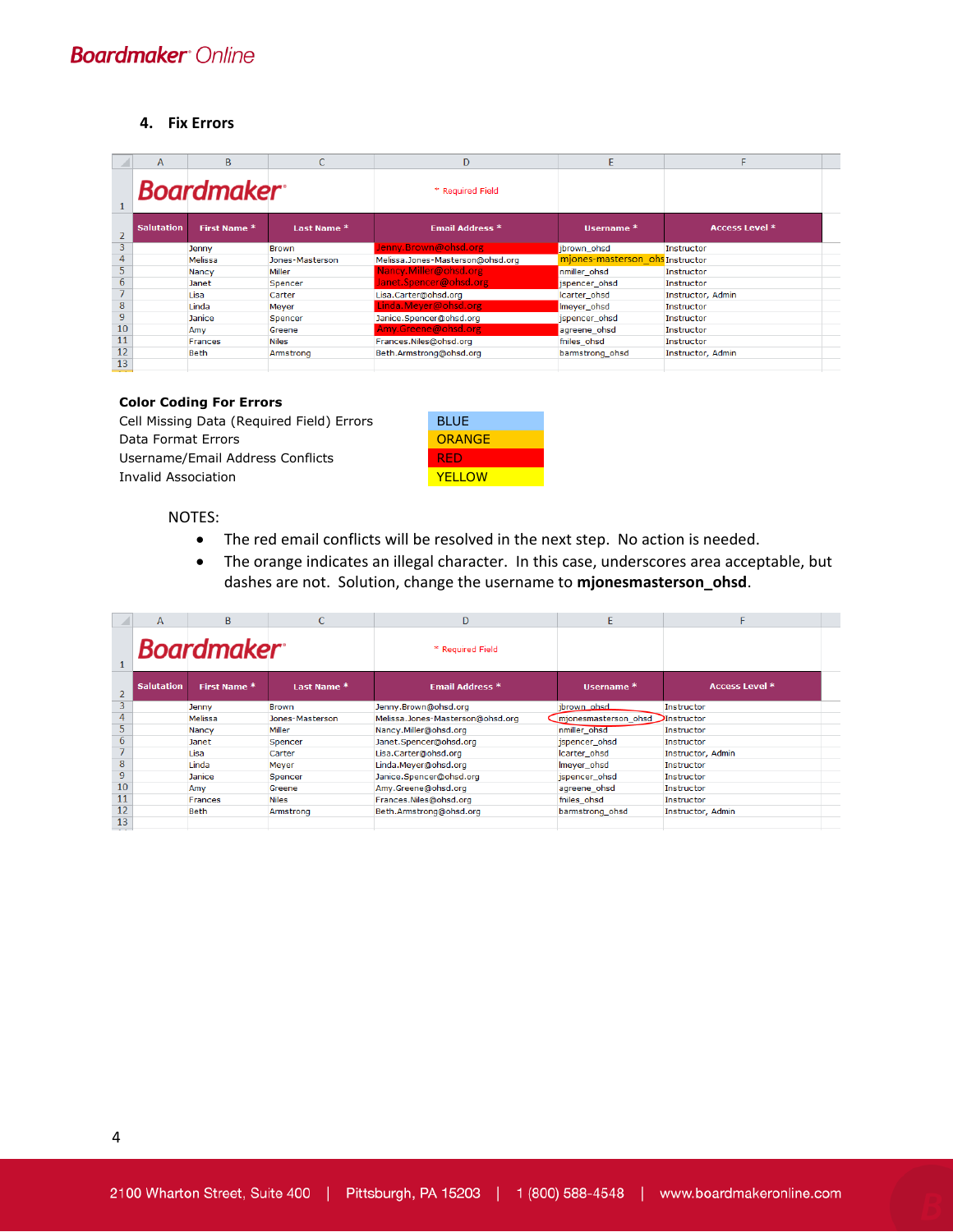#### **5. Import Summary Report**

Import the updated spreadsheet. Below is the summary report. Select **Invite Members to Join**.

#### **Bulk Import Summary**

#### The following summary will provide you with important information about your bulk import.

Total number of users in file: 10

Total number of users imported: 5

Total number of users converted to new instructor accounts: 5

Total number of users resulted in existing instructor account update: 0

### **Bulk Import Conflicts**

#### Match(es) found

One or more members you included in your import already have Boardmaker Online accounts.

Below are the members that are already a member of the community. Would you like to send them an invitation to join your district account?

NOTE: Existing users who are invited to join your district will be assigned an instructor-only account. The instructor's access level can then be changed once they have accepted the invitation.

| <b>Username</b>               | <b>First Name</b> | <b>Last Name</b> | <b>Email</b>           |   |
|-------------------------------|-------------------|------------------|------------------------|---|
| jennybrown                    | Jenny             | <b>Brown</b>     | Jenny.Brown@ohsd.org   |   |
| nancym1                       | Nancy             | Miller           | Nancy.Miller@ohsd.org  |   |
| jspencer55                    | Janet             | Spencer          | Janet.Spencer@ohsd.org |   |
| linda_meyer                   | Linda             | Meyer            | Linda.Meyer@ohsd.org   |   |
| amygreene                     | Amy               | Greene           | amy.greene@ohsd.org    |   |
| <b>Invite Members To Join</b> | <b>Close</b>      |                  |                        | ▼ |
|                               |                   |                  |                        |   |

 $\mathbf{x}$ 

Ė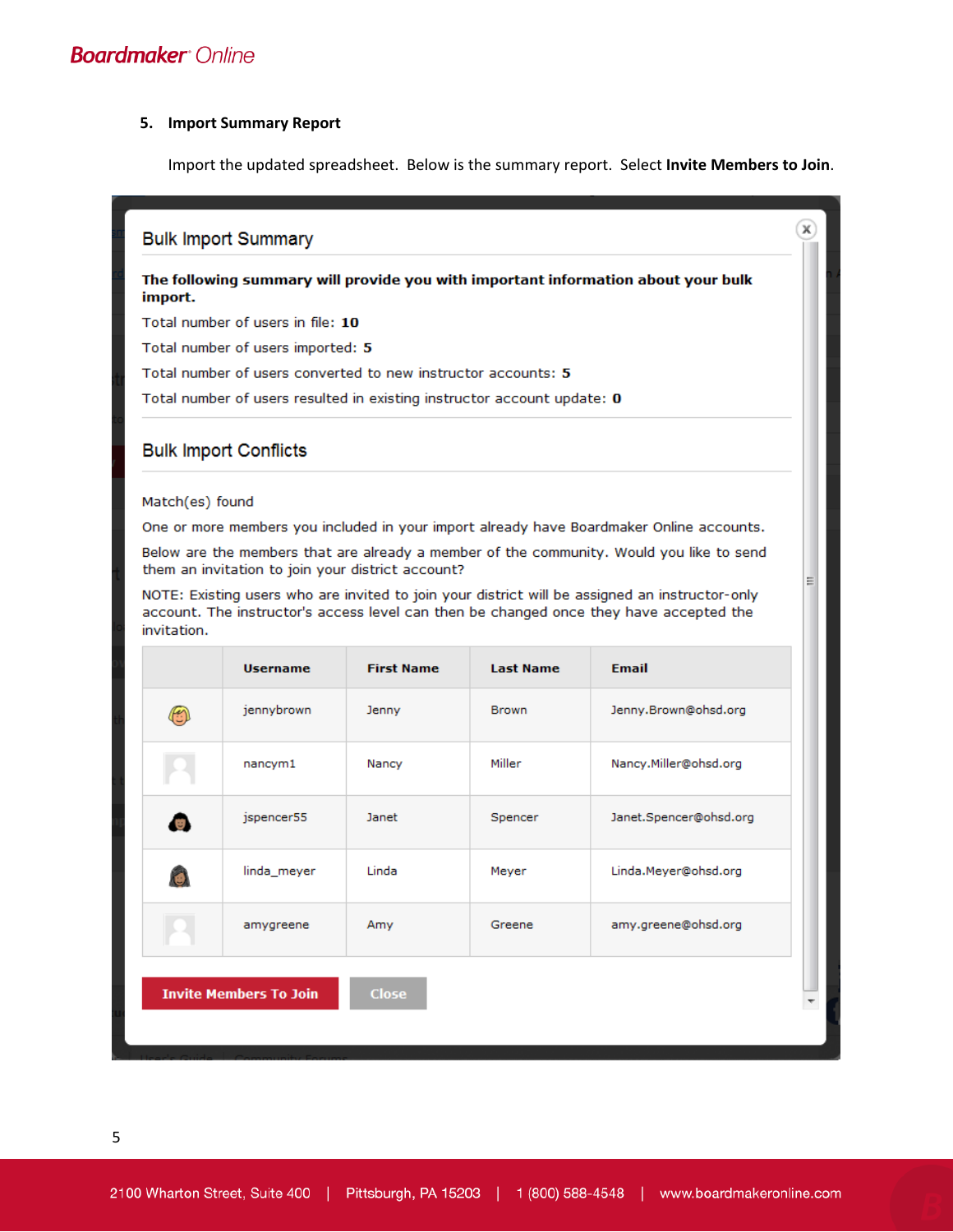- **6. Pending Acceptance**
	- 5 instructors were added automatically and received emails with their username and password.
	- 5 instructors received email invitations to join the district account.

| Instructor Roster Management              |                      |                                                                           |                                  |                                                  |               |
|-------------------------------------------|----------------------|---------------------------------------------------------------------------|----------------------------------|--------------------------------------------------|---------------|
| <b>Find Instructor</b>                    |                      |                                                                           |                                  |                                                  |               |
| Search for.                               |                      |                                                                           |                                  |                                                  | Q             |
|                                           |                      |                                                                           |                                  |                                                  |               |
|                                           |                      |                                                                           |                                  | Showing 1-11 of 11 Results                       |               |
| Username $\Leftrightarrow$                | First Name $\hat{=}$ | Last Name $\Leftrightarrow$                                               | Email $\Leftrightarrow$          | <b>Access Level <math>\Leftrightarrow</math></b> |               |
| barmstrong ohsd                           | <b>Beth</b>          | Armstrong                                                                 | Beth.Armstrong@ohsd.org          | Instructor, Admin                                | Delete        |
| fniles ohsd                               | Frances              | <b>Niles</b>                                                              | Frances.Niles@ohsd.org           | Instructor                                       | Delete        |
| ispencer ohsd                             | Janice               | Spencer                                                                   | Janice.Spencer@ohsd.org          | Instructor                                       | Delete        |
| carter ohsd                               | Lisa                 | Carter                                                                    | Lisa.Carter@ohsd.org             | Instructor, Admin                                | Delete        |
| mjonesmasterson ohsd                      | Melissa              | Jones-Masterson                                                           | Melissa.Jones-Masterson@ohsd.org | Instructor                                       | Delete        |
| jshepard ohsd                             | <b>Jim</b>           | Shepard                                                                   | jim.shepard@ohsd.org             | Instructor, Organization Admin                   |               |
| amygreene                                 | Amy                  | Greene                                                                    | amy.greene@ohsd.org              | Acceptance Pending                               | Delete        |
| linda_meyer                               | Linda                | Meyer                                                                     | Linda.Meyer@ohsd.org             | Acceptance Pending                               | Delete        |
| jspencer55                                | Janet                | Spencer                                                                   | Janet.Spencer@ohsd.org           | Acceptance Pending                               | Delete        |
| nancym1                                   | Nancy                | Miller                                                                    | Nancy.Miller@ohsd.org            | Acceptance Pending                               | Delete        |
| jennybrown                                | Jenny                | Brown                                                                     | Jenny.Brown@ohsd.org             | Acceptance Pending                               | <b>Delete</b> |
|                                           |                      |                                                                           |                                  |                                                  |               |
| Add an Instructor                         |                      |                                                                           |                                  |                                                  |               |
|                                           |                      | <b>Instructor Accounts Overview</b><br><b>Instructor Accounts In Use:</b> |                                  | 11 out of 20                                     |               |
| Add an instructor to your account roster. |                      | <b>Instructor Accounts Remaining:</b>                                     | 9                                |                                                  |               |
| <b>Add Now</b>                            |                      |                                                                           |                                  |                                                  |               |
|                                           |                      |                                                                           |                                  |                                                  |               |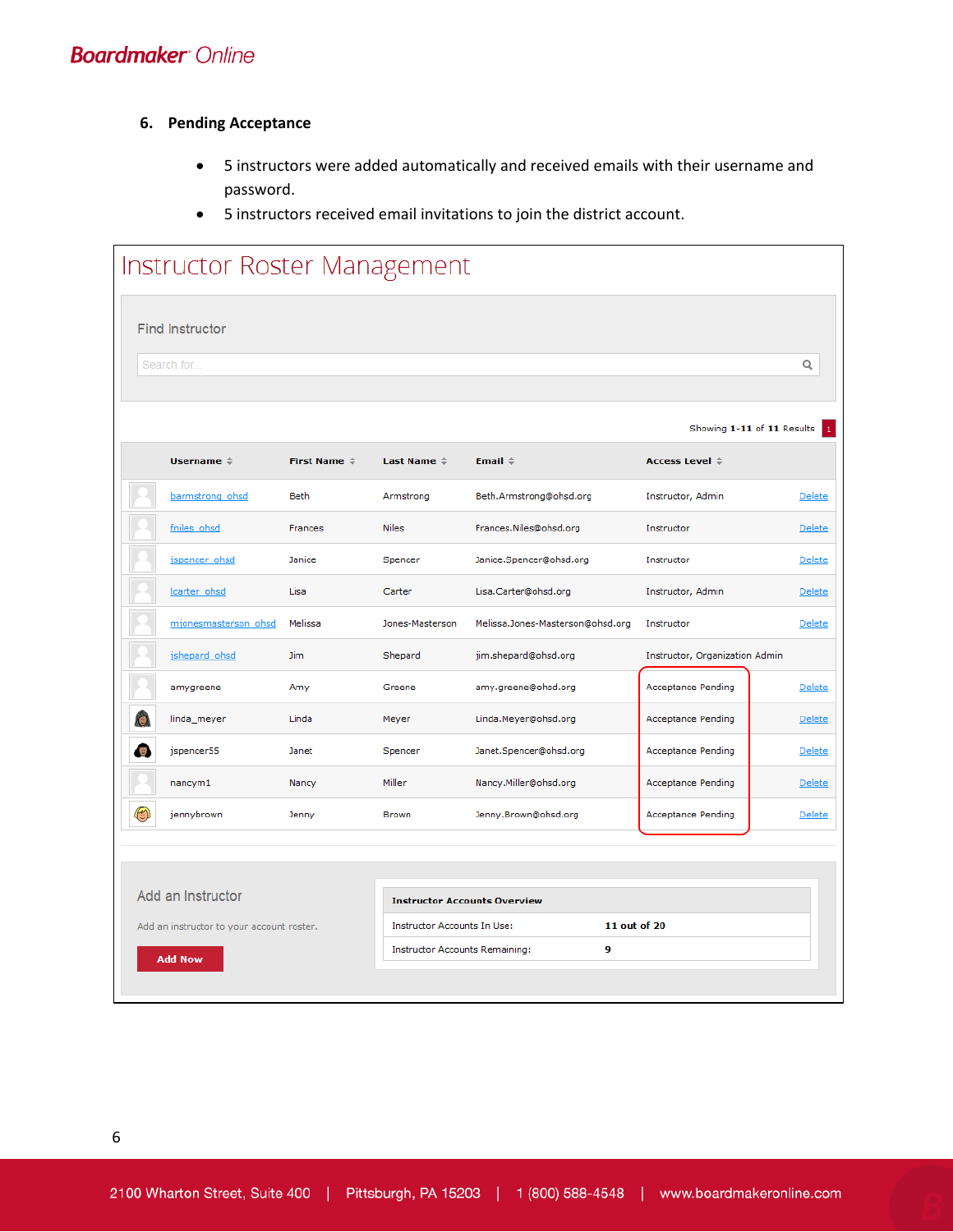### **Instructor Invitation**

This is the process an instructor will go through when invited to join a district. You will only see this invitation if you already used your school email address to setup a community account.

### **1. Email Invitation**

Follow the directions and Login to your account.



### **What's Happened**

Amy Greene,

You have been invited to become a member of the Boardmaker Enterprise account for Oak Hills School District.

### What You Need To Know

You have the following options...

- 1. You can decline the invitation and nothing will happen to your current Boardmaker account.
- 2. You can create a new account, which will create a new account for you within the District, but preserve your existing Boardmaker account.

For more details about each option and help choosing the option that's best for you, login to your account and click the "Understand Your Options" link in the notifications bar at the top of the page. If you don't see the notifications bar, you can go to your "My Messages" area and click the message the reads "Your invitation to join Oak Hills School District".

Support Team / support@boardmakeronline.com

@ 2014 Boardmaker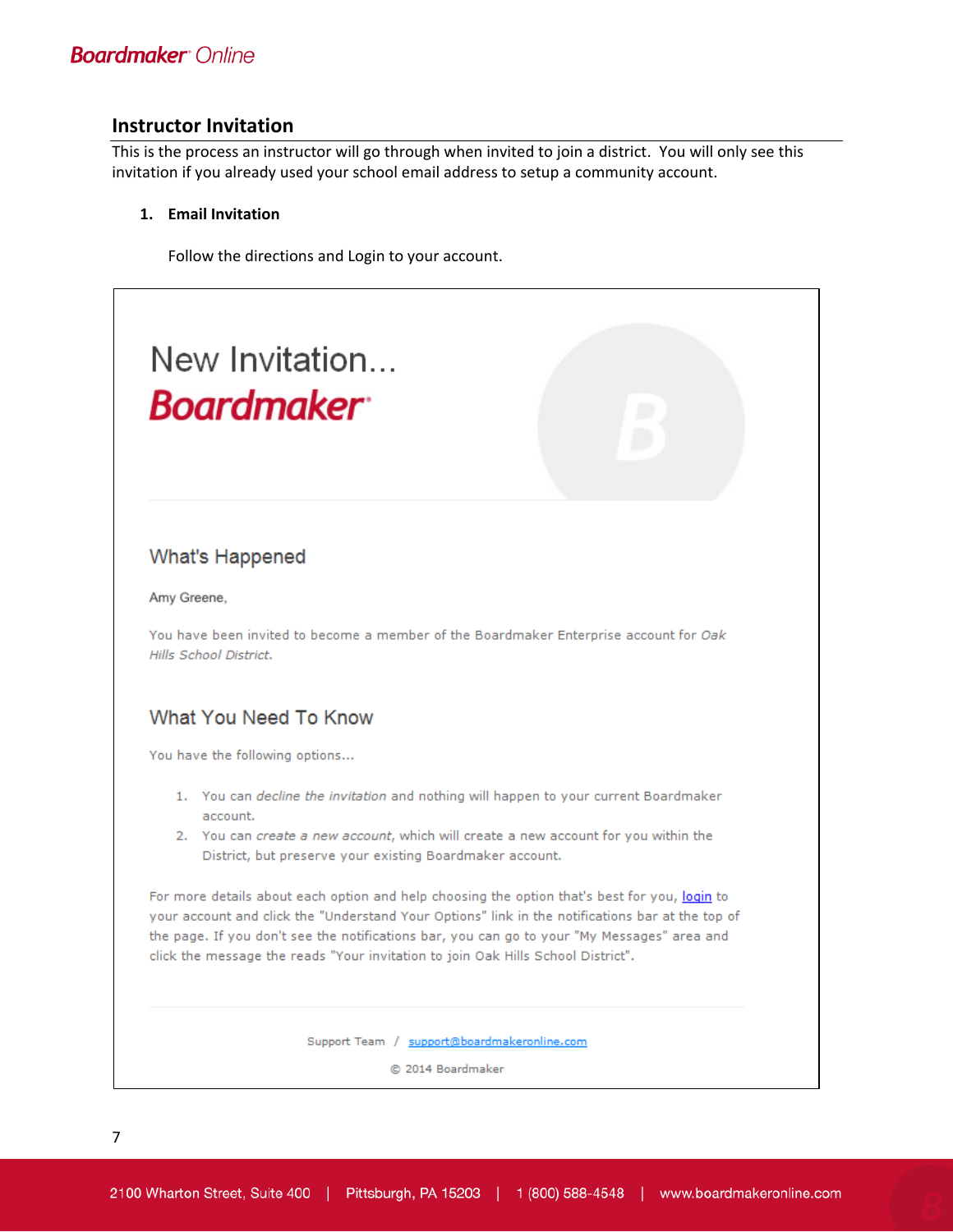#### **2. Invitation in Community Account**

Look for the invitation at the top of the window.



If you don't see the invitation at the top of the screen select your name, then My Messages and you will see the invitation there.



8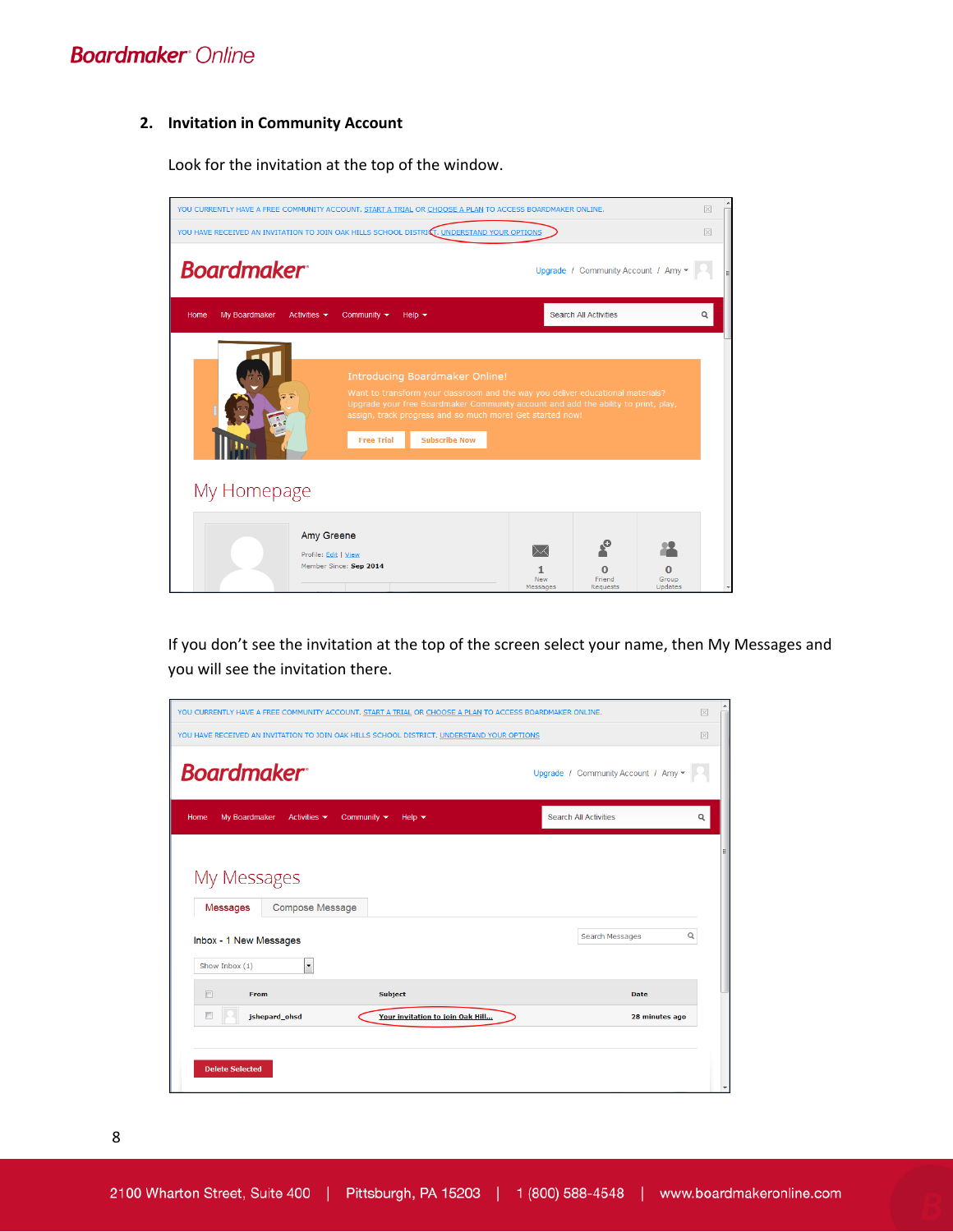#### **3. Select "Create New Account"**

#### Choose **Create New Account**

# $(\mathbf{x})$ **Understand Your Options** You have been invited to become a member of the Boardmaker Online account for Oak Hills School District. Please select one of the following options... **Decline Invitation** If you decline the invitation, your Boardmaker Online account will not change and you will not be added to the requesting District's Boardmaker Online account. **Accept Invitation** If you accept the invitation, your current account will become part of the District account and you agree to all of the following... . The District will gain full control and ownership of your current Boardmaker Online account and the activities within it. . If you leave the District, you cannot take your account or contained activities with you. . You will be subject to all of the district's account setting, which may or may not result in loss of your Friends connections, Messages and Group memberships. . If your existing account has an active subscription, you will not be entitled to a refund or credit for the time remaining in the subscription, and any students and student data that are part of that subscription will be lost. **Create a New Account** Select this option to join the District without giving up ownership of your existing account. You will be asked to provide a new email address for your existing account, and the email address that was associated with your original account will be transferred to your new district account. All of your current account settings and activities will be copied to the new District account, leaving your current account unchanged. Once you have decided what action to take, simply select the option below and click the "Confirm" button. Please be advised that this action is PERMANENT and CANNOT BE UNDONE. © Decline Invitation Accept Invitation Create New Account Confirm Cance

9